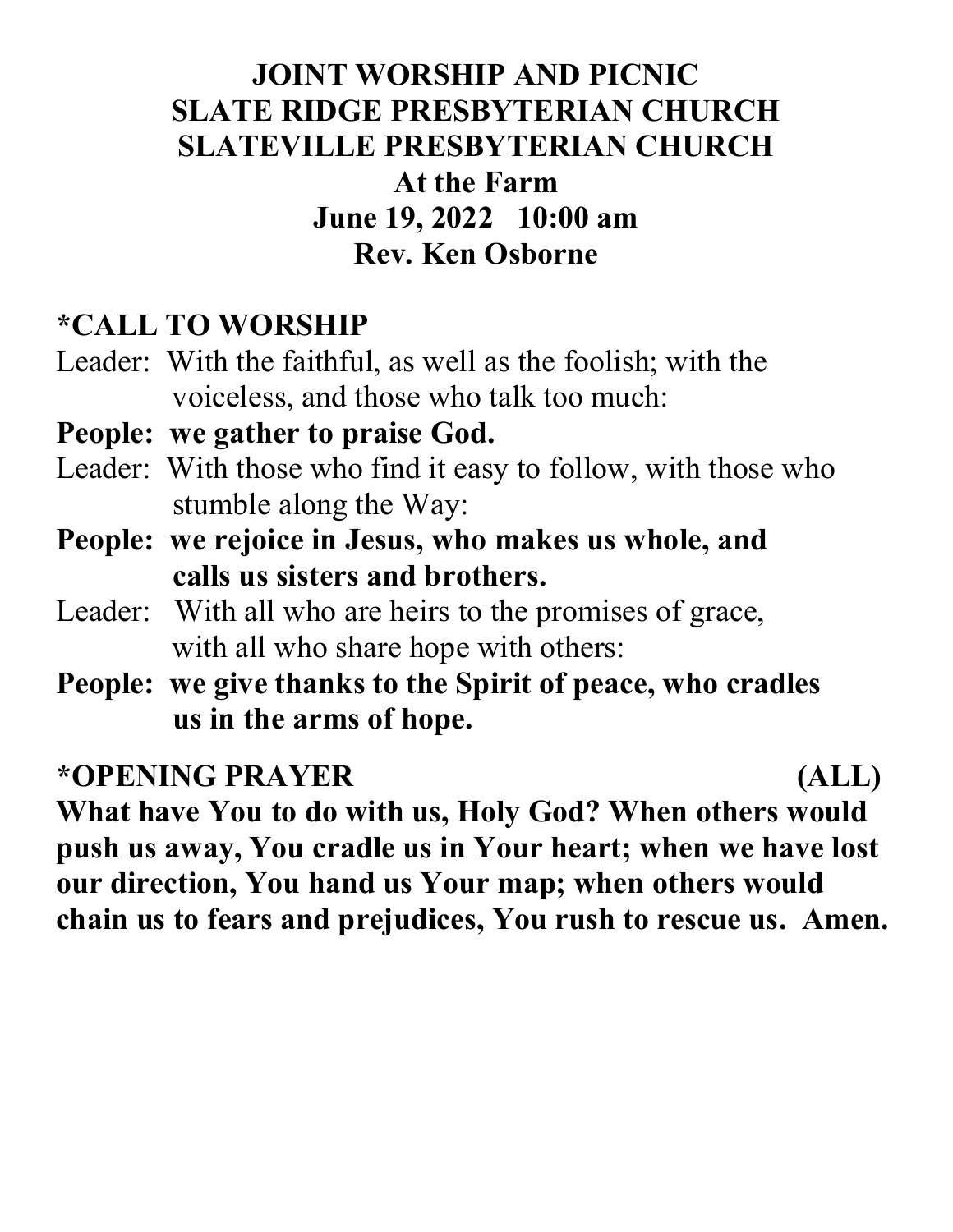# Call to Confession

With the angry words we use, with the things we do to others, it is as if we are saying to those around us keep away!

But God is always ready for us to find the grace, the hope, the forgiveness being offered to all people. Let us come, to tell of our lives, trusting the One who comes to be with us and save us.

## PRAYER OF CONFESSION (ALL)

Loving God, we hear the words coming out of our mouths before we are even aware that we are speaking – and they shame others. There are actions, bound up by fear, which push away those around us. We have thoughts which draw us into the shadows, where we seek to hide from You, hoping You do not see the lives we lead. Yet, You refuse to stay away from us, coming closer every moment, O God who makes us whole. You clothe us with grace, so we might be Your people in this world. You tear down all that separates us from others, so we might be one. You make us heirs to the promise of life and hope with Jesus, our Lord, who comes to heal us and make us Your children. Silent Prayers of Confession

# ASSURANCE OF PARDON

Hear the good news. God comes, not to torment us, but to release us from all that keeps us from being God's beloved children. We are sisters and brothers of Jesus, who have been blessed, forgiven, transformed.

Thanks be to God, who reaches out to us and shows us the way out of the shadows, pointing to the path of mercy and hope. We are forgiven! Amen.